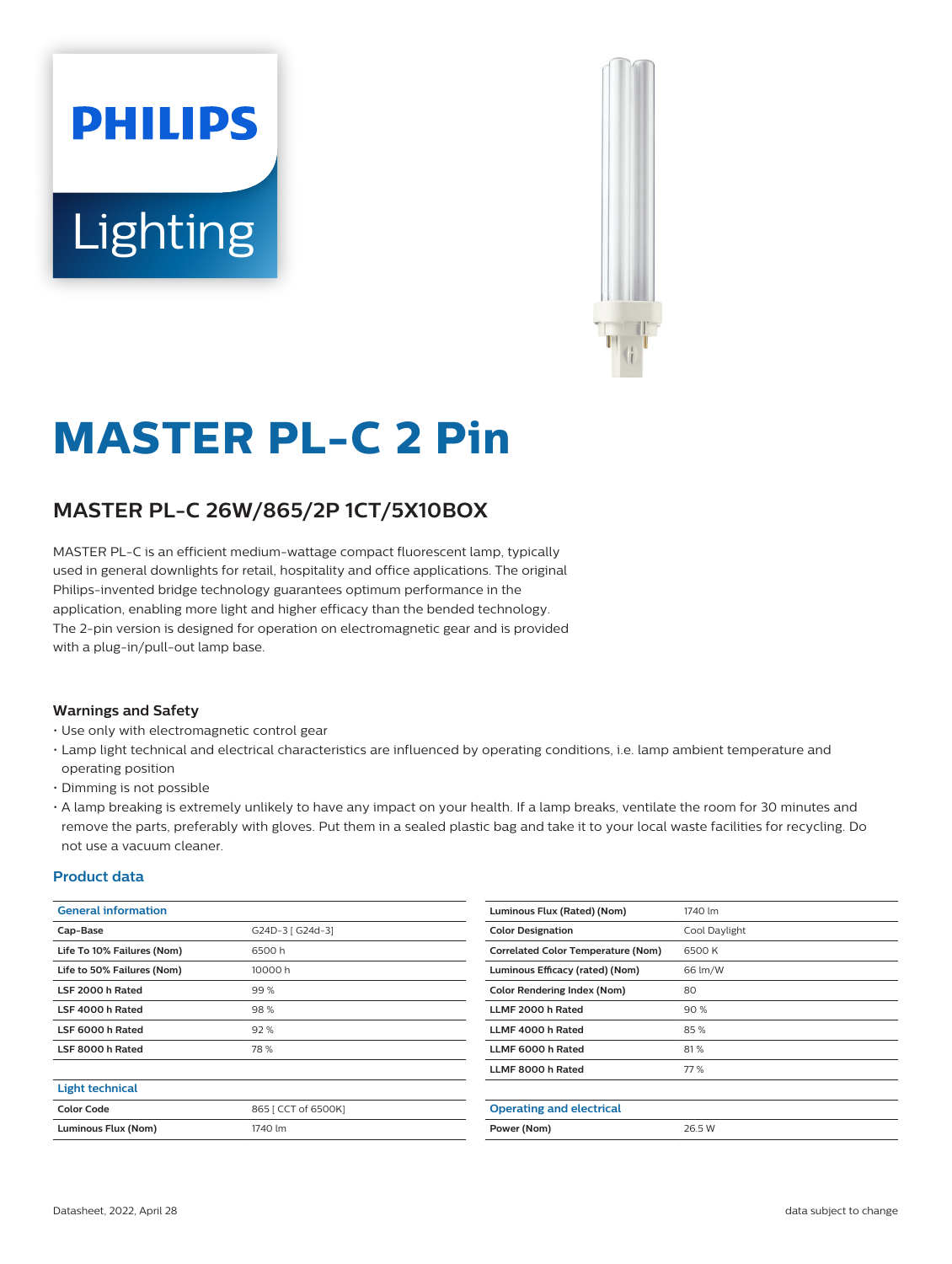### **MASTER PL-C 2 Pin**

| Lamp Current (Nom)              | 0.335 A           |
|---------------------------------|-------------------|
|                                 |                   |
| <b>Temperature</b>              |                   |
| Design Temperature (Nom)        | 28 °C             |
|                                 |                   |
| <b>Controls and dimming</b>     |                   |
| <b>Dimmable</b>                 | No                |
|                                 |                   |
| <b>Mechanical and housing</b>   |                   |
| <b>Cap-Base Information</b>     | 2 Pins            |
|                                 |                   |
| <b>Approval and application</b> |                   |
| Mercury (Hg) Content (Nom)      | 1.4 <sub>mg</sub> |
| Energy Consumption kWh/1000 h   | 32 kWh            |
|                                 |                   |

| <b>Product data</b>                  |                                    |  |
|--------------------------------------|------------------------------------|--|
| Full product code                    | 871150063531000                    |  |
| Order product name                   | MASTER PL-C 26W/865/2P 1CT/5X10BOX |  |
| <b>EAN/UPC - Product</b>             | 8711500635310                      |  |
| Order code                           | 927906186502                       |  |
| <b>Numerator - Quantity Per Pack</b> |                                    |  |
| Numerator - Packs per outer box      | 50                                 |  |
| Material Nr. (12NC)                  | 927906186502                       |  |
| Net Weight (Piece)                   | 64.300 g                           |  |
| <b>ILCOS Code</b>                    | FSQ-26/65/1B-I-G24d=3              |  |
|                                      |                                    |  |

#### **Dimensional drawing**



**Product D (max) D1 (max) A (max) B (max) C (max)** MASTER PL-C 26W/865/2P 27.1 mm 27.1 mm 130.5 mm 149.0 mm 171.4 mm 1CT/5X10BOX

**MASTER PL-C 26W/865/2P 1CT/5X10BOX**

#### **Photometric data**



**LDPB\_PLC2P\_865-Spectral power distribution B/W**